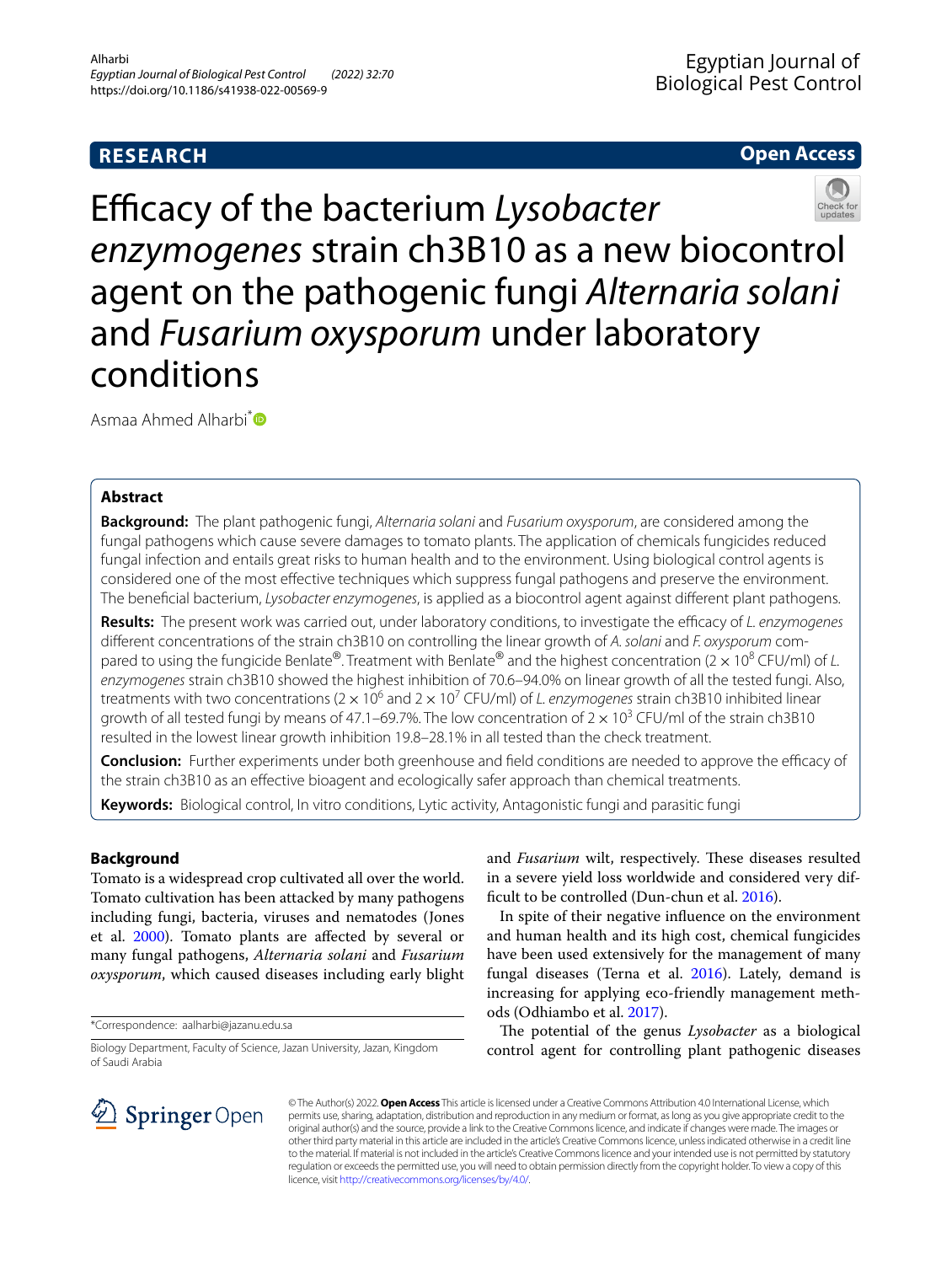has been described since 1978 because of their antagonistic relationships with other microorganisms (Odhiambo [2021](#page-3-4)). *Lysobacter* from the family *Xanthomonadaceae* in *Gammaproteobacteria* is Gram-negative bacteria with gliding motility characterized by a high  $G+C$  content, and antimicrobial lytic activity against diferent microorganisms (Reichenbach [2006](#page-3-5)). Over 30 *Lysobacter* spp. have been identifed and used as biocontrol agents against various plant pathogens, e.g. bacteria, fungi and nematodes (Singh et al. [2015](#page-3-6)). Recently, *Lysobacter* has been applied as a biological control agent against diferent fungal pathogens (Zhang et al. [2011](#page-3-7)).

The most important common features of all *Lysobacter* species are secreting diferent extracellular enzymes, including the production of chitinases, glucanases, proteases and lipases (Vasilyeva et al. [2014\)](#page-3-8). Diferent studies have revealed that chitinases have the most important role in biocontrol (Ko et al. [2009\)](#page-3-9).

Thus, the objective of this research was to evaluate the antagonistic efects of *L. enzymogenes* strain ch3B10 on *A. solani* and *F. oxysporum* under laboratory conditions.

#### **Methods**

*Lysobacter enzymogenes* strain ch3B10 isolation, identifcation and growth conditions.

*Lysobacter enzymogenes* strain ch3B10, a bioagent (Ba) isolated from mango soil samples collected from Jazan area southwest KSA (Alharbi [2017\)](#page-2-0). Isolated strain was purifed, identifed and recorded in Gene bank under the accession No. LT601528. The strain ch3B10 was stored in sterilized 20% (vol/vol) glycerol at − 82 °C until use (Kobayashi et al. [2005\)](#page-3-10).

In all experiments, the strain ch3B10 was cultured at  $28 \pm 2$  °C with shaking overnight (200 rpm) on 10% tryptic soy agar medium. The bacterial suspension was centrifuged at 3000 g and concentrated up to  $2 \times 10^8$  CFU/ ml by measuring absorbance at optical density of 590 nm  $(OD_{590})$  (Palumbo et al. [2003\)](#page-3-11).

#### **Source of pathogenic fungi**

Two isolates of each of the pathogenic fungus, *Alternaria solani* (Sorauer) and *Fusarium oxysporum* (Synder & Hans), were obtained from the culture collection of the Biology Department, Science College, Jazan University KSA, which isolated from infected tomato plants.

All fungal isolates were cultured on Petri plates flled with a Czapek Dox agar (CDA) medium at  $28 \pm 2$  °C. Pure cultures grown on CDA plates were saved for further work.

In vitro assay for *L. enzymogenes* strain ch3B10 and the fungicide Benlate® was developed on growth diameters of *A. solani* and *F. oxysporum* isolates.

Under laboratory conditions, two experiments were conducted to study the efficiency of the bioagent, *L*. *enzymogenes* strain ch3B10, using four concentrations of  $2 \times 10^3$ ,  $2 \times 10^6$ ,  $2 \times 10^7$  and  $2 \times 10^8$  colony-forming unit (CFU)/ml compared to one concentration 50 μg/ml of the fungicide Benlate®. The inhibition % of linear growth diameters of *A. solani* and *F. oxysporum* isolates was determined. Petri plates were flled with CDA medium (20 ml/each) and inoculated at the centre with 5-mm fungal disc from a week-old culture of each isolate of *A. solani* and *F. oxysporum* by using cork borer.

Data of fungal growth diameter inhibition percentage/ each treatment were determined 3 and 5 days later. Two hundred and forty Petri plates (120 plates/each experiment) were used. Plates were incubated at  $28 \pm 2$  °C. Treatments were replicated to 10 times. Ten plates of each fungal isolate untreated with the bioagent were used as a check treatment.

#### **Statistical analysis**

Data obtained were statistically analysed using ANOVA procedure (SAS [1997](#page-3-12)). Comparison among means was made via the least signifcant diference test (LSD) at  $\leq$  5% level of probability.

### **Results**

Data presented in Tables [1](#page-2-1) and [2](#page-2-2) showed the effects of *L. enzymogenes* strain ch3B10 and the fungicide Benlate® on linear growth inhibition % of the tested fungi after 3 and 5 days of incubation. Treatments with the fungicide, Benlate® and the highest concentration of *L. enzymogenes* strain ch3B10  $(2 \times 10^8 \text{ CFU/ml})$  showed great inhibitions of 70.6–94.0% on linear growth of *A. solani* and *F. oxysporum* isolates followed by treatments of the two concentrations  $(2 \times 10^6 \text{ and } 2 \times 10^7 \text{ CFU/ml})$  of *L*. *enzymogenes* which resulted in 47.1–69.7% inhibition on linear growth of all tested fungal isolates. Meanwhile, treatment with the lowest concentration  $(2 \times 10^3 \text{ CFU})$ ml) of *L. enzymogenes* revealed that the lowest inhibition % on linear growth of *A. solani* and *F. oxysporum* ranged 17.9–30.3% than the linear growth of check treatment.

### **Discussion**

The present data indicated that treatments with different tested concentrations of *L. enzymogenes* strain ch3B10 resulted in a signifcant inhibition on linear growth of all tested species of *F. oxysporum* and *A. solani* under laboratory conditions. Many investigations reported that all known strains of *L. enzymogenes* have been considered bioagents against several microorganisms through their ability of produced diferent extracellular degradation enzymes (Pidot et al. [2014](#page-3-13)).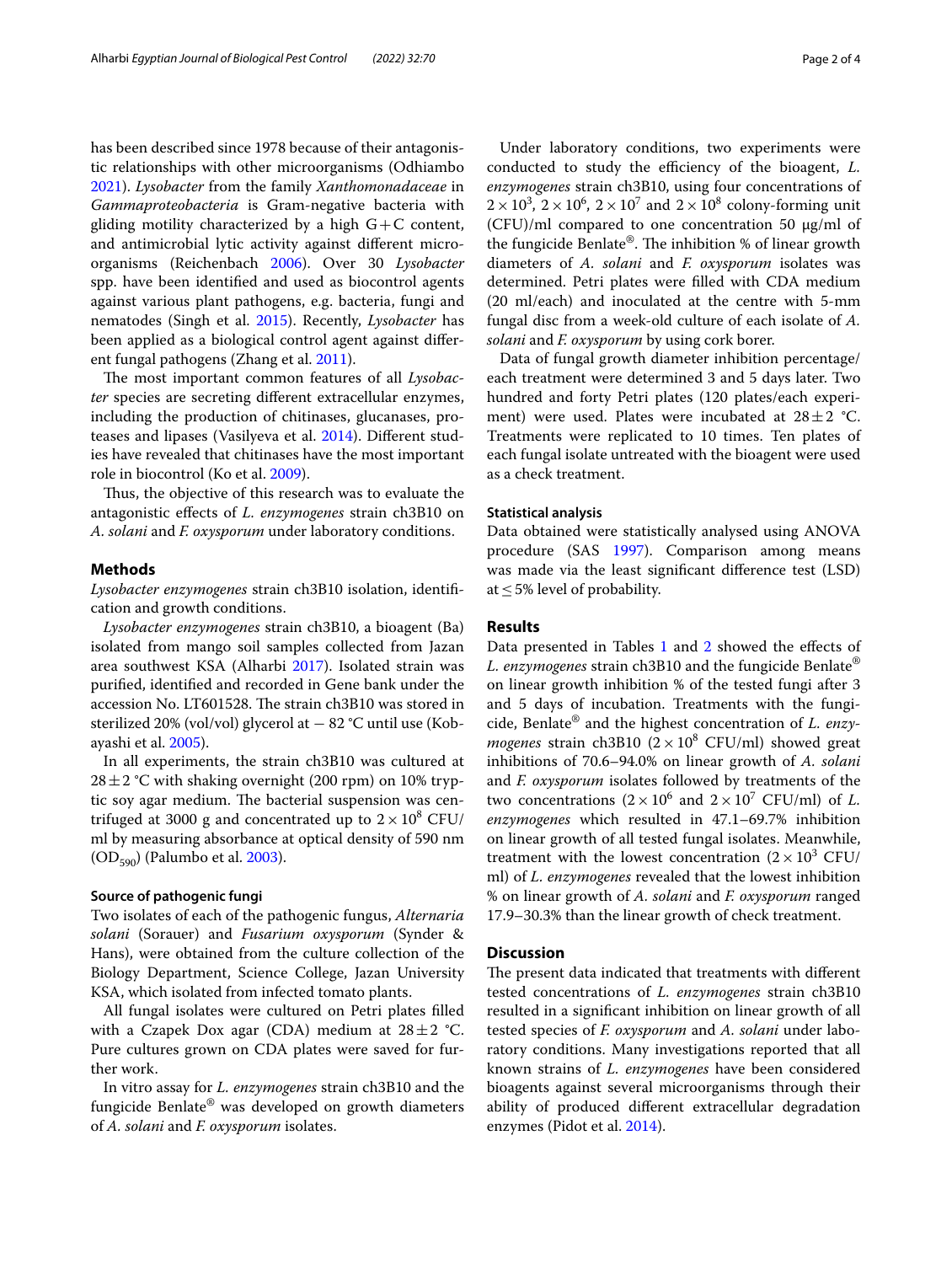<span id="page-2-1"></span>

| Table 1 Effect of Lysobacter enzymogenes strain ch3B10 (Ba) and the fungicide Benlate® on the linear growth (cm) of two Fusarium |  |  |  |  |
|----------------------------------------------------------------------------------------------------------------------------------|--|--|--|--|
| oxysporum isolates after 3 and 5 days of incubation and inhibition % (I)                                                         |  |  |  |  |

| <b>Treatments</b>     | Isolate 1         |          |                  | Isolate 2 |                   |      |                  |      |
|-----------------------|-------------------|----------|------------------|-----------|-------------------|------|------------------|------|
|                       | 3 days            | $J^{**}$ | 5 days           |           | 3 days            |      | 5 days           |      |
| Check*                | 3.4a              | 0.0      | 9.9a             | 0.0       | 3.5a              | 0.0  | 10.0a            | 0.0  |
| Ba (CFU/ml)           |                   |          |                  |           |                   |      |                  |      |
| $2 \times 10^3$       | 2.4 <sub>b</sub>  | 29.4     | 6.9 <sub>b</sub> | 30.3      | 2.7 <sub>b</sub>  | 22.9 | 7.4 <sub>b</sub> | 26.0 |
| $2 \times 10^6$       | 1.8 c             | 47.1     | 3.6c             | 63.6      | 1.6 с             | 54.3 | 4.2c             | 58.0 |
| $2 \times 10^7$       | l.4 cd            | 58.8     | 3.0 <sub>c</sub> | 69.7      | 1.3 <sub>cd</sub> | 62.9 | 3.5c             | 65.0 |
| $2 \times 10^8$       | 1.0 <sub>de</sub> | 70.6     | 1.0 <sub>d</sub> | 89.9      | 0.9 <sub>de</sub> | 74.3 | 0.9 <sub>d</sub> | 91.0 |
| Benlate® 0.50 (µg/ml) | 0.5e              | 85.3     | 0.5d             | 93.9      | 0.5e              | 85.7 | 0.6d             | 94.0 |

\*Untreated plates. I **\*\***=1 − [diameter of growth zone in the test plate/diameter of growth zone in the control (check) plate]×100. Data are averages of 10 replicates. Values, within each column, followed by the same letter(s) are not signifcantly diferent at (*P*≤0.05)

<span id="page-2-2"></span>**Table 2** Efect of *Lysobacter enzymogenes* strain ch3B10 (Ba) and the fungicide Benlate® on the linear growth (cm) of two *Alternaria solani* isolates after 3 and 5 days of incubation and inhibition % (*I*)

| <b>Treatments</b>     | Isolate no. 1     |      |                  |      | Isolate no. 2    |      |                  |      |  |
|-----------------------|-------------------|------|------------------|------|------------------|------|------------------|------|--|
|                       | 3 days            |      | 5 days           |      | 3 days           |      | 5 days           |      |  |
| Check*                | 3.9a              | 0.0  | 8.6a             | 0.0  | 4.6a             | 0.0  | 10.0a            | 0.0  |  |
| Ba (CFU/ml)           |                   |      |                  |      |                  |      |                  |      |  |
| $2 \times 10^3$       | 3.2 <sub>b</sub>  | 17.9 | 6.9 <sub>b</sub> | 19.8 | 3.4 <sub>b</sub> | 26.1 | 7.4 <sub>b</sub> | 26.0 |  |
| $2 \times 10^6$       | 2.0 <sub>c</sub>  | 48.7 | 4.0 <sub>c</sub> | 53.5 | 2.1c             | 54.3 | 4.6c             | 54.0 |  |
| $2 \times 10^7$       | 1.3d              | 66.7 | 3.3c             | 61.6 | 2.2c             | 52.2 | 3.1 <sub>c</sub> | 69.0 |  |
| $2 \times 10^8$       | 1.0 <sub>de</sub> | 74.4 | 0.8 <sub>d</sub> | 90.7 | 1.2 <sub>d</sub> | 73.9 | 1.0 <sub>d</sub> | 90.0 |  |
| Benlate® 0.50 (µg/ml) | 0.6e              | 84.6 | 0.6 <sub>d</sub> | 93.0 | 0.6 <sub>d</sub> | 87.0 | 0.6 <sub>d</sub> | 94.0 |  |

Legend as in Table [1](#page-2-1)

The observations provide persuasive evidence that strain ch3B10 could have enzymatic activity like that produced by other *Lysobacter* strains against a variety of plant fungal pathogens. The present results are in harmony with those of Odhiambo et al. ([2017\)](#page-3-3).

Previous work indicated that culture fltrates of *L. enzymogenes* strains (3.1T8 and SB-K88) caused inhibition on fungal spore germination (Islam et al. [2005](#page-3-14)). Jochum et al. [\(2006\)](#page-3-15) reported that *L. enzymogenes* strain C3 was very efective as a biological control agent against *Fusarium graminearum*.

Also, the studies of Postma et al. [\(2008\)](#page-3-16) indicated the suppressive efect of several *Lysobacter* species on *Rhizoctonia solani.* Zhao et al. ([2017\)](#page-3-17) reported that *L. enzymogenes* strain OH11 could attach, penetrate and lyse the hyphae of *Aphanomyces cochlioides* and *Pythium aphanidermatum*.

### **Conclusions**

Present observations made in this study refer to the efficacy of *L. enzymogenes* strain ch3B10 on inhibiting growth of *F. oxysporum* and *A. solani* under laboratory

conditions. These inhibition activities may be attributed to the inhibition effect against mycelium growth or degradation of fungal structures. Insertion of strain ch3B10 as a biocontrol agent in integrated pest management systems for controlling plant pathogens needs further studies under greenhouse and feld conditions.

#### **Abbreviations**

CFU: Colony-forming unit; I%: Inhibition %; CDA: Czapek Dox agar; Ba: *Lysobacter enzymogenes* Strain ch3B10 as a bioagent.

#### **Acknowledgements**

The author would like to thank Prof. Dr. Asmaa Abdelhamid Mokbel, Professor of Plant Nematology, Faculty of Agriculture, Plant Pathology Department, Alexandria University, Egypt, for suggestions and review of the manuscript.

Received: 17 February 2022 Accepted: 11 June 2022

#### **References**

<span id="page-2-0"></span>Alharbi AA (2017) Molecular characterization using 16S rRNA gene of isolated bacterial genera associated with mango cultivation in Jazan province, South West KSA. Glob Adv Res J Agric Sci 6(9):285–292